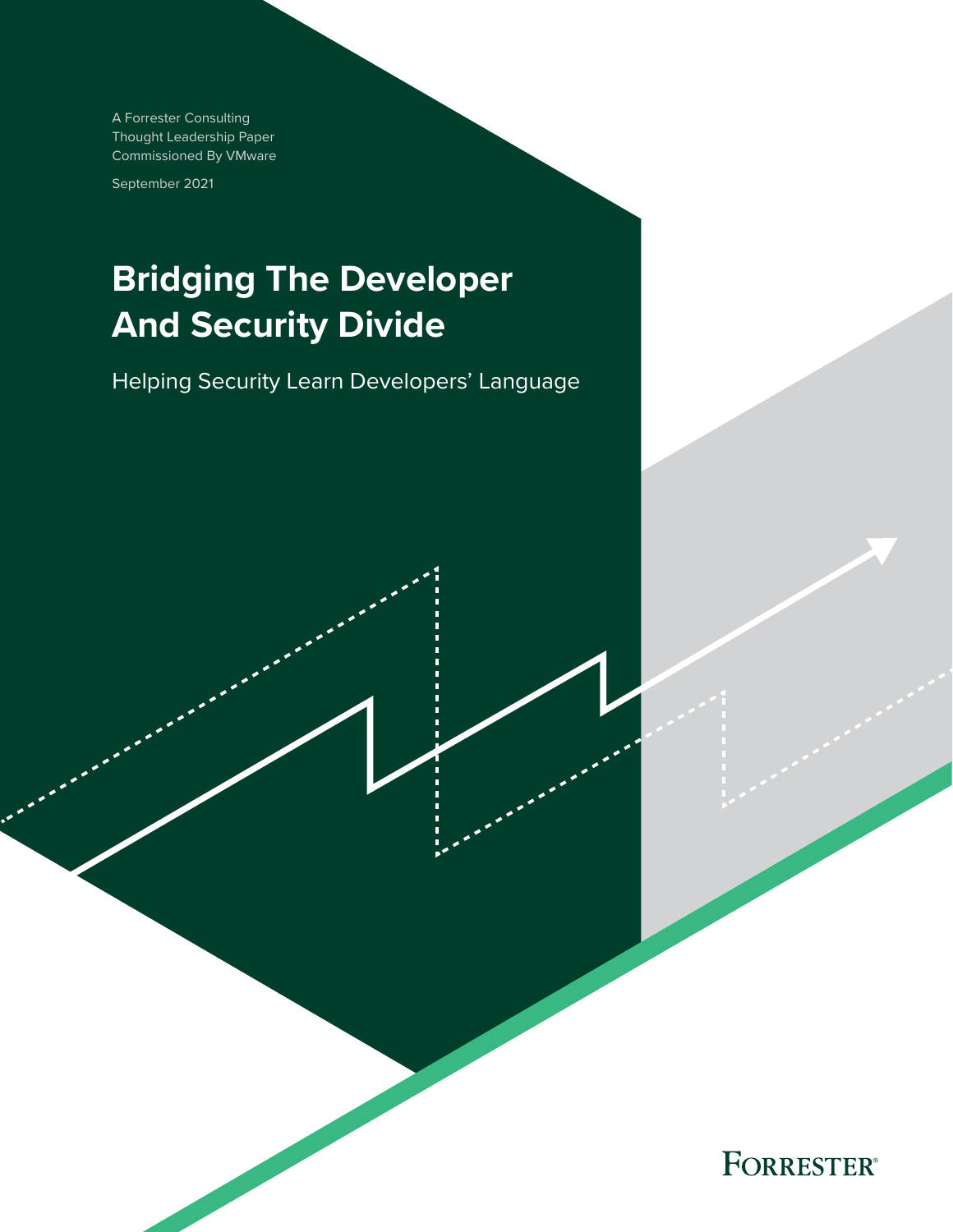#### **Project Director:**  Emily Drinkwater, Senior Market Impact Consultant

**Contributing Research:**  Forrester's Security & Risk research group

# **Table Of Contents**

- [Executive Summary](#page-2-0) **3**
- 4 [Security Is No Longer A Specialization](#page-3-0)
- **6** Recommendation 1: Involve [Developers In Security Planning](#page-5-0)  [Early And Often](#page-5-0)
- **9** Recommendation 2: Learn To Speak [The Language Of The Development](#page-8-0)  [Team Rather Than Asking](#page-8-0)  [Development To Speak Security](#page-8-0)
- **12** Recommendation 3: Share KPIs and [Increase Communication To Improve](#page-11-0)  [Relationships](#page-11-0)
- **16** Recommendation 4: Automate [Security To Improve Scalability](#page-15-0)
- **18** Conclusion: Support Unification [Efforts To Increase Security And](#page-17-0)  [Innovation](#page-17-0)

# 20 [Appendix](#page-19-0)

### ABOUT FORRESTER CONSULTING

Forrester Consulting provides independent and objective research-based consulting to help leaders succeed in their organizations. Ranging in scope from a short strategy session to custom projects, Forrester's Consulting services connect you directly with research analysts who apply expert insight to your specific business challenges. For more information, visit [forrester.com/consulting.](https://go.forrester.com/consulting/)

Forrester Research, Inc. All rights reserved. Unauthorized reproduction is strictly prohibited. Information is based on best available resources. Opinions reflect judgment at the time and are subject to change. Forrester®, Technographics®, Forrester Wave, RoleView, TechRadar, and Total Economic Impact are trademarks of Forrester Research, Inc. All other trademarks are the property of their respective companies. For additional information, go to [forrester.com](https://www.forrester.com/home/). [E-50959]

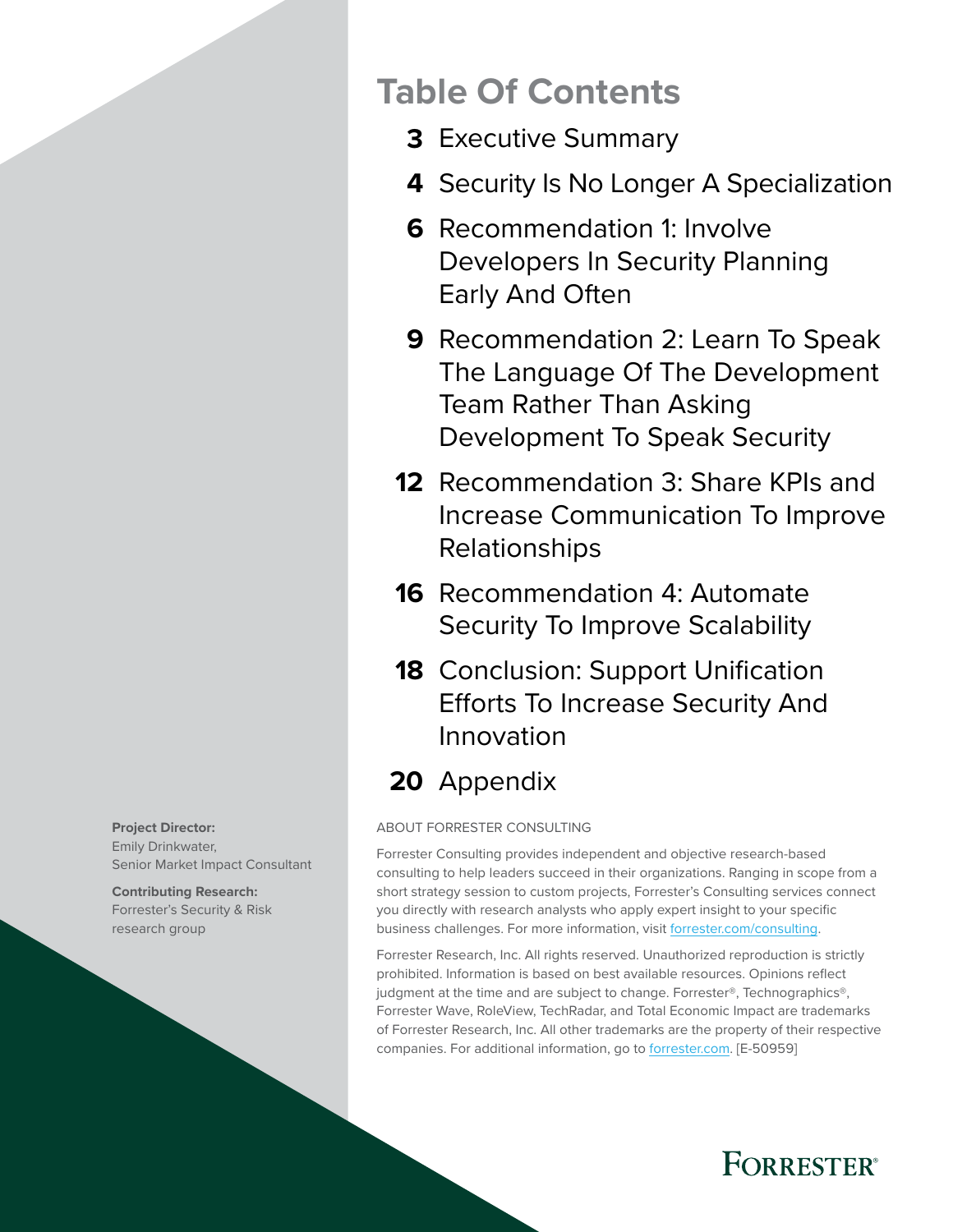<span id="page-2-0"></span>

# **Executive Summary**

As security professionals work to create a secure environment for organizations, developers are often left out of security planning processes but are then tasked with carrying these procedures out. This creates a fractured relationship between development and security. While senior leaders are more focused now on development and security relationships, one in three don't effectively collaborate or work to strengthen relationships. The relationships between these teams have a major impact on organizations with many benefits, including increased collaboration, more secure applications, increased agility, and continuous compliance. Security teams need to rethink their processes to further embrace the teams they support.

VMware commissioned Forrester Consulting to evaluate the relationship between IT, security, and development teams and how organizations are working to ensure a strong security posture via Zero Trust, which is a "never trust, always verify" security model. $^{\rm 1}$  Forrester conducted a survey with 1,475 respondents and five interviews with IT, security, and development managers and above (including CIOs and CISOs) with responsibility for development or security strategy decision-making to explore this topic. We found that, despite efforts, teams continue to struggle with negative relationships and a lack of empathy while often failing to include development teams in security strategy and planning.

#### **KEY RECOMMENDATIONS BASED ON FINDINGS:**

- › **Involve developers in security planning early and often.**
- › **Learn to speak the language of the development team rather than asking development to speak security.**
- › **Share KPIs and increase communication to improve relationships.**
- › **Automate security to improve scalability.**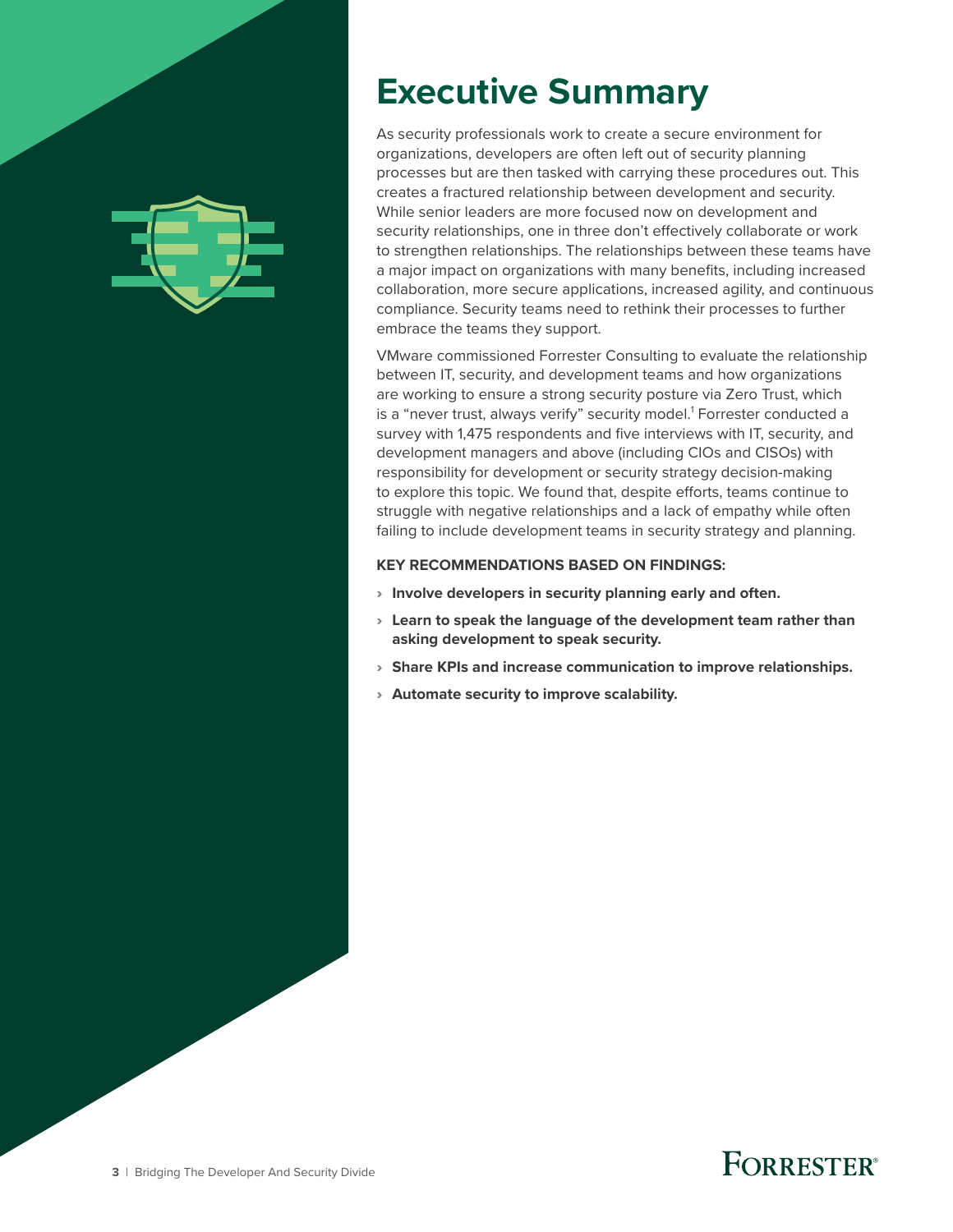### <span id="page-3-0"></span>Security Is No Longer A Specialization

In surveying 1,475 IT, security, and development decision-makers, we found that in order to achieve positive business and security outcomes, organizations should:

- › **Make sure security is no longer a specialization at your organization.** Rather than a few individuals within the organization being responsible for security, security tasks should be embedded across people (teams), processes, and technologies. For example, the convergence of development, security, and operations (dubbed DevSecOps) allows security teams to collaborate with development (dev) teams to build security into their processes.<sup>2</sup> Rather than slowing dev teams down, this ultimately helps them improve productivity and quality. There is a triangulated dependency loop in which embedding security across the teams sets the tone for how effectively security is embedded in processes and technologies. By starting with people, the processes and technologies will follow much easier — but many security teams start with processes and technologies and view the people as an afterthought rather than treating security as a team sport. Despite it no longer being a specialization, security is often still responsible for implementing and configuring security on their own.
- › **Build better relationships to yield faster releases.** It is often said that security is everyone's responsibility, and the evidence shows that when this is the case, results follow. Focusing on the relational aspect of security is not a nice-to-have, but a must-have as increased collaboration across teams increases both security and agility. Everyone has to be on board and collaborate across teams for the security tools and procedures the security team implements to be most effective, enhancing the security posture of the organization. Increased collaboration also helps the development team meet its goals, since security and development teams with positive relationships can complete the software development lifecycle five business days faster than teams with negative relationships. Given the average number of releases each team will do in a given year, this will provide significant time savings over time. Particularly in fast-paced environments, such as cloud-native environments, when developers may be shipping code multiple times per week, it is critical to avoid a prohibitive five business day delay.
- › **Make the right thing the easy thing to aid innovation.** With the adoption of cloud and other technologies that underpin modern applications (such as containers), it is no secret that developers are major drivers of business revenue. However, security challenges tied to cloud and containers still prevail. Survey respondents noted their top two most challenging tasks are:
	- 1. Ensuring security in the cloud (78.6%)
	- 2. Securing workloads and containers (70.5%)

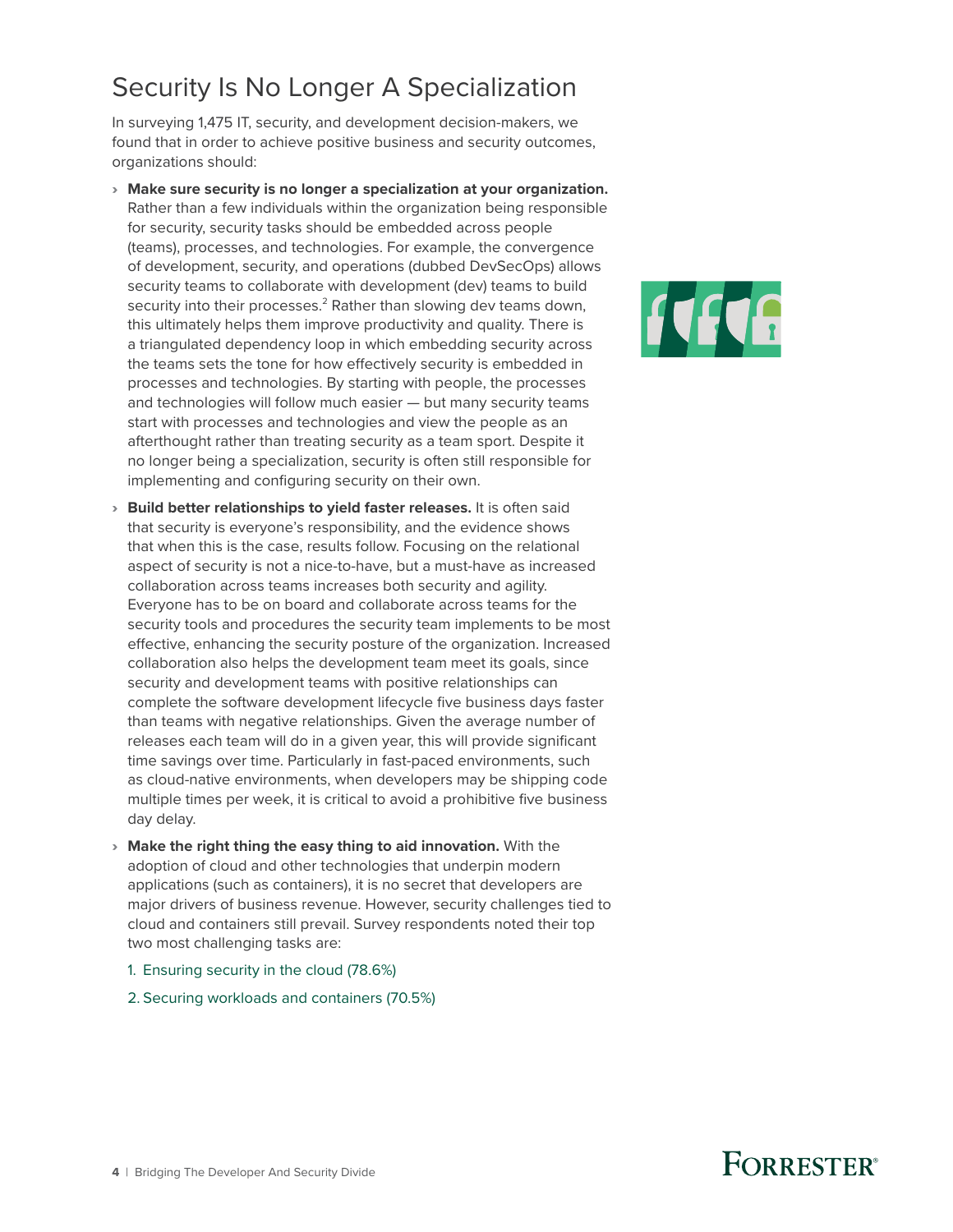Additionally, over half of developers (52.4%) felt security policies stifle their innovation. When security is so simplified and accessible that development teams don't even realize it's there, then security not only meets its traditional goals of reducing risks but — more importantly becomes a business enabler by allowing development teams to be more innovative while increasing compliance and business revenue. A solutions strategist at a tech services organization noted:

#### "**Our security team's top priority is always about colleague**

**experience**. And whether that colleague happens to be a developer, someone in finance, or a salesperson in the field, what we're looking for is this: '**How do we make security so simple and easy that they don't notice it?'** Or security that is easier to comply with than it is to find a way around. We've been focused on that for the last four or five years now. You know what it's like with security — **if you put a security roadblock in the way, people find innovative ways to get around it.**"

Security is so much more than just an insurance policy  $-$  it can empower development teams to accomplish their goals in the most secure and successful ways rather than hindering innovation and creating security hurdles to bypass. Our research yielded several important recommendations to help address these issues.

Over half of developers agreed that security policies sometimes stifle innovation.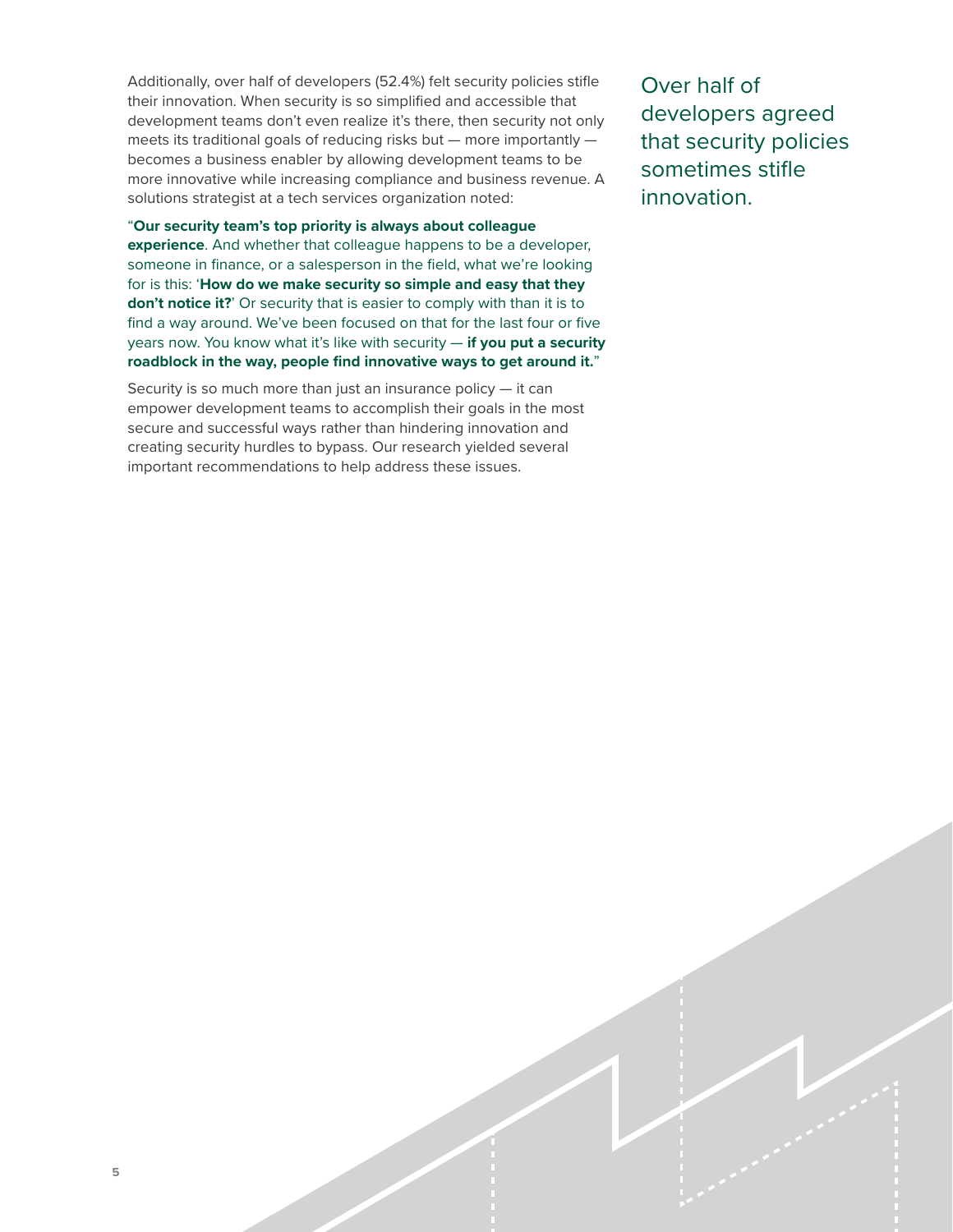## <span id="page-5-0"></span>Recommendation 1: Involve Developers In Security Planning Early And Often

› **Make security an embedded service.** Organizations expect developers to be more involved with security tasks in the future, particularly among cloud and workload tasks. However, developers currently aren't very involved in security strategy planning or execution (see Figure 1). When asked if development was involved in security strategy planning, 45.1% of development respondents said they were involved, but only 37.8% of security respondents said they involve development teams. This indicates that developers are even less involved in security strategy planning than they think they are.

### Full page **Figure 1**

#### **Development Team's Involvement In Planning And Executing Their Organization's Security Strategy** (Showing "Agree")

#### Developers are involved in security strategy planning.



Developers are even less involved in security strategy planning than they think they are.

Base: 500 security and 477 development managers and above with responsibility for development and/or security strategy and decision-making

Source: A commissioned study conducted by Forrester Consulting on behalf of VMware, April 2021

The security team makes decisions about key applications and tools that impact the development team's work, but the development team is often not involved in these decisions (see Figure 2). In fact, the tools and technologies that impact developers' work the most are the items they aren't involved in choosing.

### Full page **Figure 2**

**Development Team's Involvement In Security Decision-Making For Critical Items And Its Impact On Their Work**



Source: A commissioned study conducted by Forrester Consulting on behalf of VMware, April 2021

# **FORRESTER**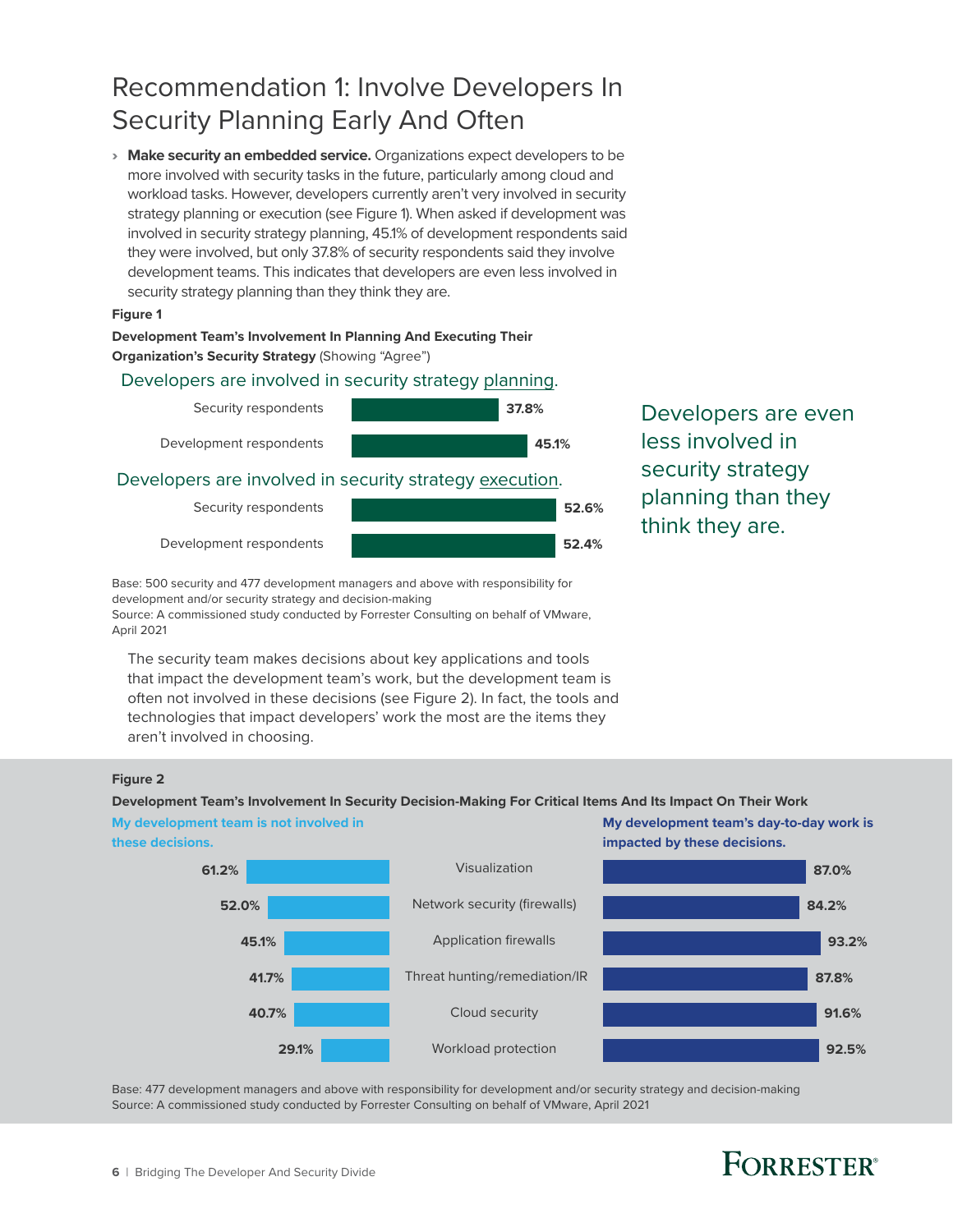Right now, security teams often roll out new procedures without consulting development, and development teams often create new applications for security to verify compliance right before production deployment. Security has to be a two-way street from the start. The solution is to embed security professionals on development teams rather than create a separate team that gets consulted at the eleventh hour. Security teams should view other teams across the organization, especially developers, as their own customers. They should focus on making these customers (developers) more productive and effective, while maintaining high levels of communication and collaboration.

› **Make security responsibilities clear as some security duties shift left for developers.** Many organizations are preparing for some ownership of security tasks to shift left, increasing the development team's future involvement in some security tasks. $^3$  This increased involvement is a challenge because security policies are often not designed with developers in mind. This often leaves developers feeling as if they are not responsible for security tasks and don't have a clear understanding of how to comply (see Figure 3). Increased collaboration brings increased compliance and improved agility. It is important for security and development teams to work together so that development teams are clear which policies to comply with and which tools are approved. For instance, developers can work with security teams to automate the security of open source libraries, reducing both risk and the effort required for the teams to keep this up to date. This type of automation also helps define roles by making it clear which team owns the tasks. By improving relationships, increasing collaboration, and making security responsibilities clear, teams can better support their overarching goals of improving business and security outcomes.

#### **Figure 3**

**Development Team's Understanding Of Security Procedure Responsibilities**  (Showing "Strongly agree")



developers have a clear understanding of which security policies they are expected to comply with.

Base: 477 development managers and above with responsibility for development and/or security strategy and decision-making

Source: A commissioned study conducted by Forrester Consulting on behalf of VMware, April 2021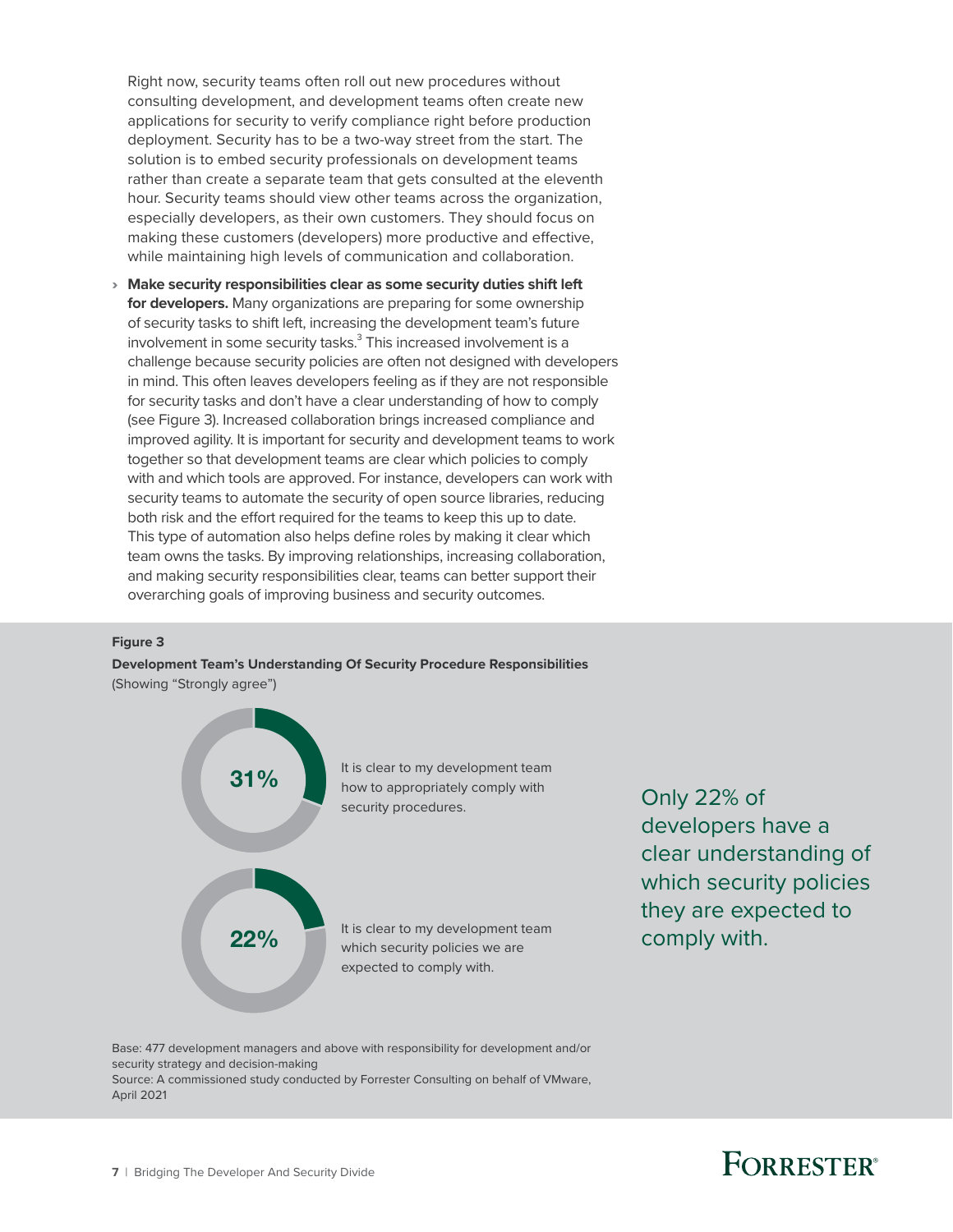It is unclear who owns the responsibility for security tasks adding to the confusion and strain across teams. In fact, a VP of DevOps at a financial services organization noted:

"The **developers are not ultimately responsible** for the security issues with the things they develop. I would say it is a shared responsibility between security and IT, but not really the developers."

Meanwhile, a CTO at a healthcare organization expressed quite the opposite:

"**I don't think a developer understands that their individual action might take everything down, but that's a fact — it might**. They think of impact in terms of their part of the world. 'Hey, I'm working on this non-critical application, I can do whatever I want,' without realizing that, in the world we now live, they really can't because **we're no stronger than the weakest link in the armor**."

› **Empower developers to be involved in security decisions.** Security must move beyond just presenting developers with a security plan. Instead, engage them and connect them with the purpose of improving overarching business outcomes as well as the team goals on increased security and agility. Make developers feel connected and influential to empower them. Allow them to design their own security policies, suggest tools and processes they are comfortable with, and contribute feedback to policies in the form of a request for comment process (RFC) before the policies go live as the domain experts. Consider assigning a security resource to developer standups so developers get more familiar with security personnel.

Right now, developers feel disconnected, don't know how to comply, and don't think they have responsibility for the security of what they develop. One way that security can empower developers is giving them tools that can scan containers and Kubernetes configuration files early in the development lifecycle, automate the application of security policies, discover image vulnerabilities, and provide secure registries, Kubernetes access, and app/container catalogs that enable developers to build secure applications but are tools for which security and operations are able to set policies. This cross-team collaboration enables each group to effectively meet their goals while not impeding innovation.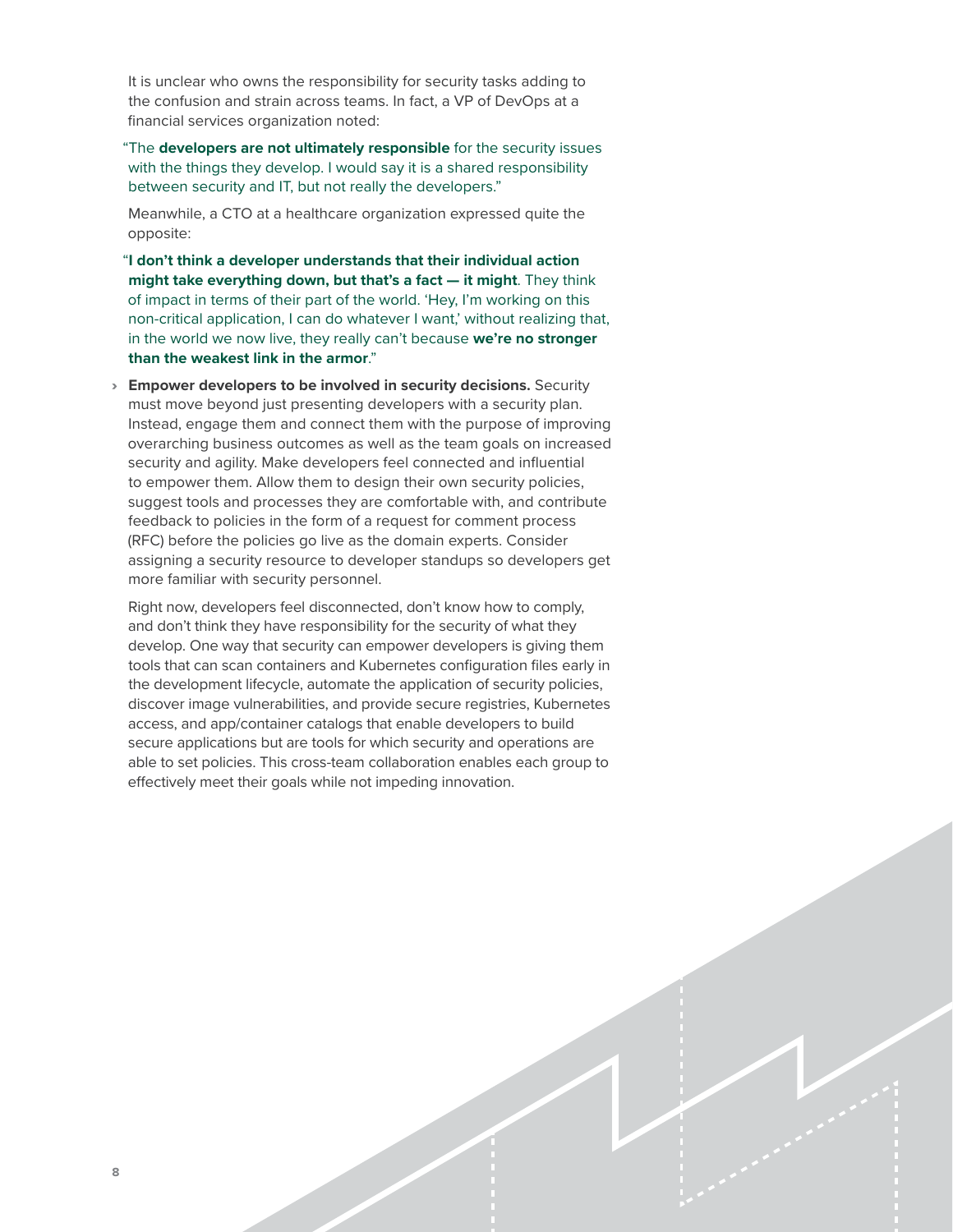### <span id="page-8-0"></span>Recommendation 2: Learn To Speak The Language Of The Development Team Rather Than Asking Development To Speak Security

› **Make education a two-way street.** It is a fairly common practice for security teams to make primers for the rest of the organization about security procedures and policies. The problem? Security speaks a different language from the rest of the organization. Security teams must learn to speak the language of the development team rather than asking development to speak security. Having a security advocate who asks the right questions and takes the time to get to know the development teams will go a long way to building trust between teams. A CTO in healthcare noted:

**"The relationship between development and security is strained, but not strained due to malicious intent, strained because they just don't have the same language to talk about the problem.** They're just not understanding each other. Everybody wants to protect the place. Everybody wants to get stuff done. Everybody wants to run stable systems. **We're just not speaking the same language, and we don't have enough understanding of each other's fields of expertise**."

There is room for growth in security education programs as only about half of developers (54.3%) said there is a formal education process for new/updated security policies within their organization. Security teams should build trust by trusting development teams to be good security ambassadors through a thorough education process. Unfortunately, a common practice is for security to roll out new policies and not realize its far-reaching impacts until it is already in progress. Two developers noted:

"W**e are not consulted about security tools, technology, or procedures** pretty much anything across the board — **until after it's been put in effect and starts to impact productivity**."

*- Senior Director of DevOps in Tech Services*

"**When the security team rolls out something new, they roll it out and leave it to us to figure out how it impacts our work**. They're rarely coming out and talking with us about these things beforehand."

*- VP of DevOps in FinServ* 

Development and security don't have the same language.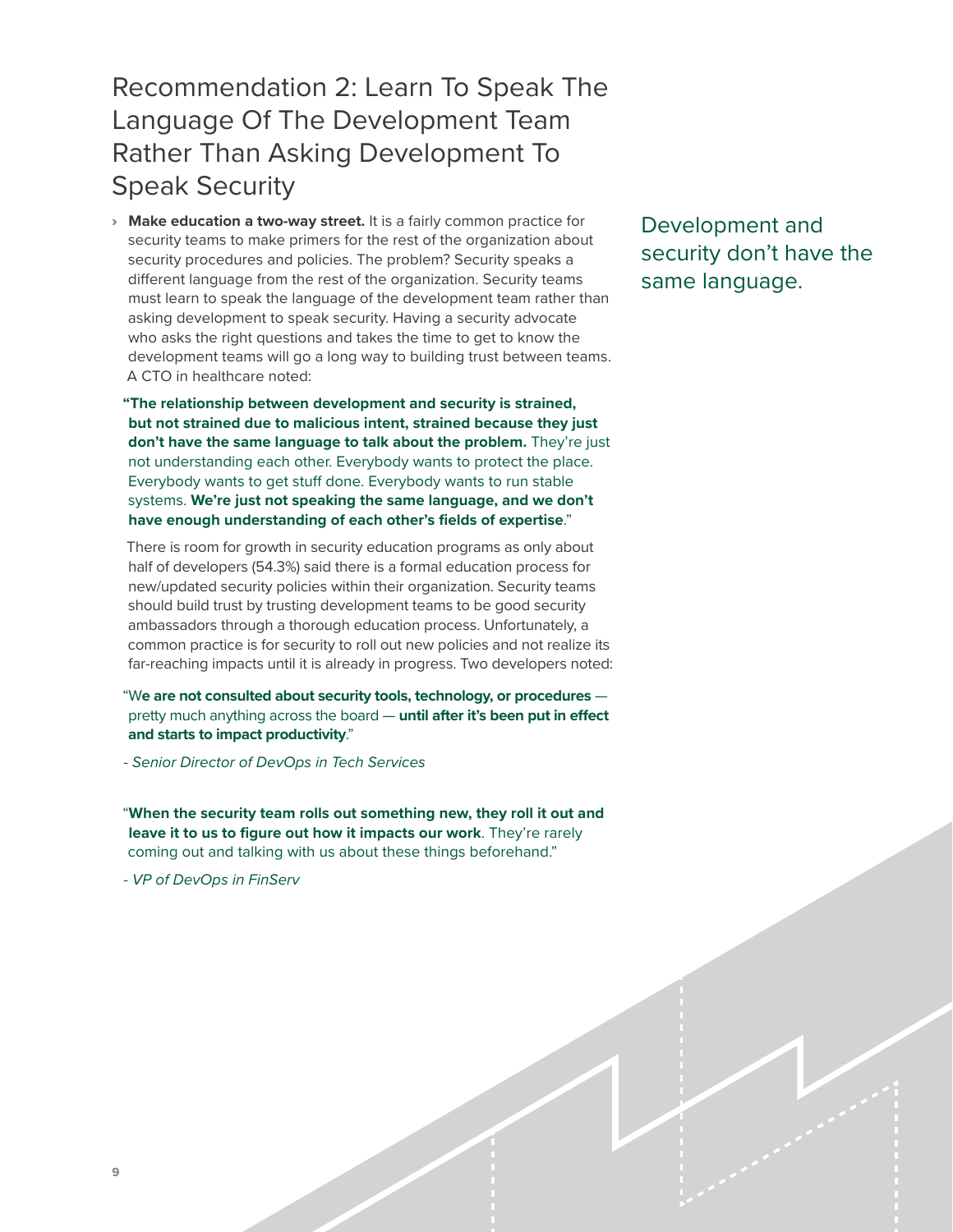Furthermore, a shockingly low one in three (38.4%) of developers reported that they are thoroughly educated on the security procedures they are expected to execute. Having security advocates embedded within teams would help alleviate many of the education woes, but is not a common practice. Only 38.6% of developers said they have a security advocate embedded in their development team. Embedded security team members improve security compliance, and allow security teams to understand the innerworkings of development teams. A senior developer of DevOps at a tech services organization said:

#### "We actually have **a few security people that are really good at explaining why something** is bad rather than just saying they can't do this. **It's storytelling that educates rather than just policy**."

An embedded security advocate can do so much more than pass along a primer. They can be educated themselves, understand the nuances and needs of each team, and educate through storytelling rather than policy alone.

› **Engage cross-functional teams on your Zero Trust strategy to be more effective.** Many organizations have recognized that traditional security approaches alone are not enough to protect against ransomware, breaches, and other major security incidents.<sup>4</sup> Zero Trust, which is a "never trust, always verify" model of security, recognizes the vulnerability of trust and makes security the core of all processes and strategies. About two-thirds (64.7%) of respondents reported their organizations have at least started their Zero Trust journey, but more education for developers is needed as many don't understand why it is important or the impacts it can have (see Figure 4). Some are resistant to the Zero Trust rollout, likely the result of poor communication and lack of effective engagement throughout the process. In fact, only 57.2% of developers said they have been educated about their organizations' Zero Trust framework, highlighting the great need for a mature education process. Development teams need to understand the who, what, how, why, and where of Zero Trust, which takes more than just basic education or a primer alone. It requires engaging developers in the Zero Trust journey from the beginning so they are equally invested in its success.

Only 38.6% of developers said they have a security advocate embedded in their development team.

### Full page **Figure 4**



Base: 477 development managers and above with responsibility for development and/or security strategy and decision-making Source: A commissioned study conducted by Forrester Consulting on behalf of VMware, April 2021

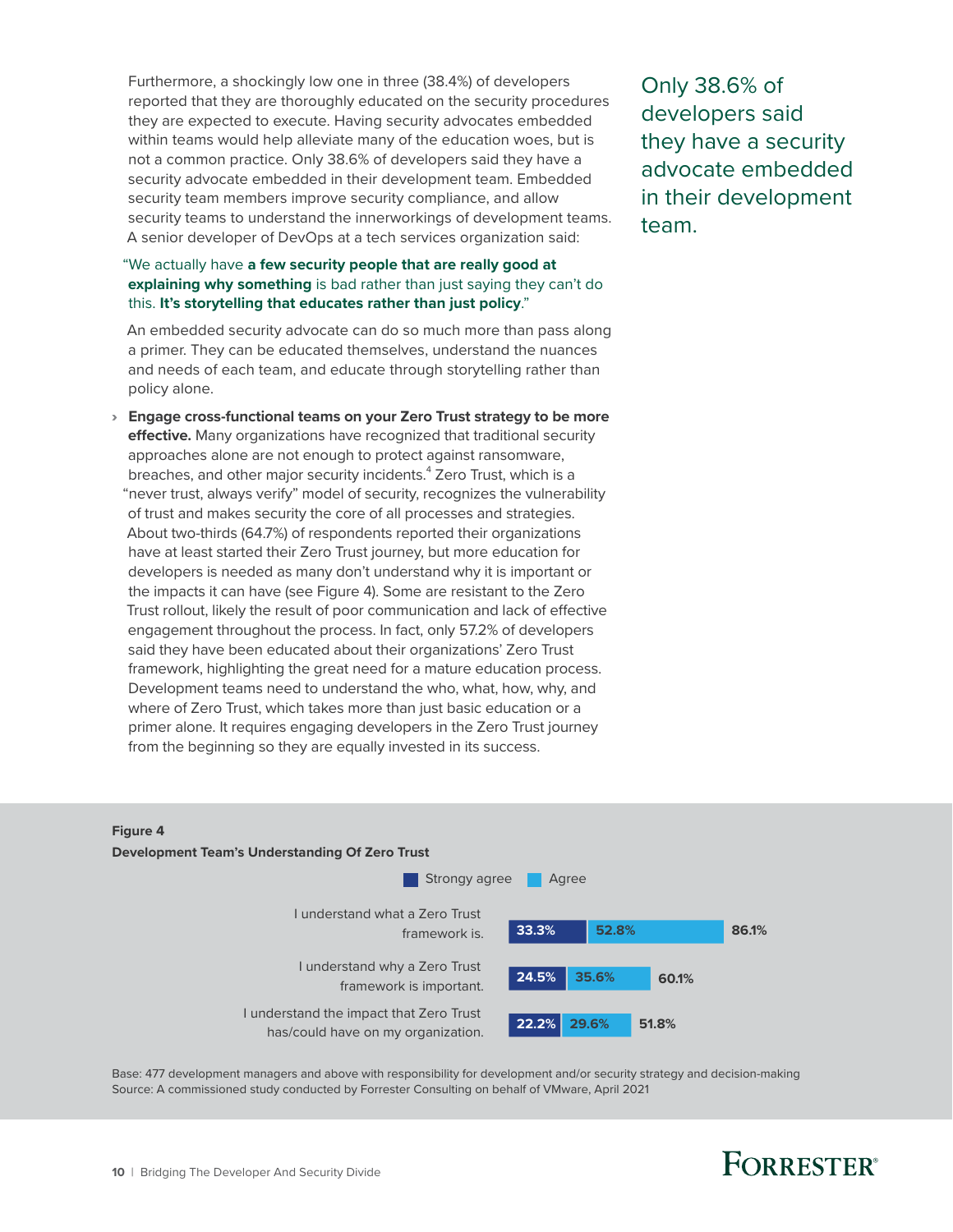› **Adopt and activate Zero Trust to bring big improvements to your organization.** Zero Trust can bring big benefits, especially when all teams within the organization understand its value. Common benefits of deploying Zero Trust include a decrease in the total number of security incidents experienced and their overall severity, along with streamlined remote connectivity and identity and access management administration. This accelerates the velocity of internal teams and reduces the risk of data loss through intrusion. The CTO of a travel technology company noted:

#### "**The amount of ongoing security issues that we faced after we adopted a Zero Trust strategy dramatically decreased**. It simplifies our security architecture dramatically."

Security professionals indicated the top benefits of a Zero Trust framework include improved identity management, data protection, and overall quality of work (see Figure 5).

#### **Figure 5**

#### **Development Team's Understanding Of Zero Trust**

| A Zero Trust framework would increase |       |
|---------------------------------------|-------|
| Identity protection                   | 73.0% |
| Detection capabilities                | 71.5% |
| Data protection                       | 63.7% |
| End-to-end security                   | 61.5% |
| Overall quality of work               | 57.9% |
|                                       |       |
| A Zero Trust framework would decrease |       |
| Total number of security incidents    | 46.0% |

**34.7%**

Base: 500 security managers and above with responsibility for development and/or security strategy and decision-making Source: A commissioned study conducted by Forrester Consulting on behalf of VMware, April 2021

Risk of data breach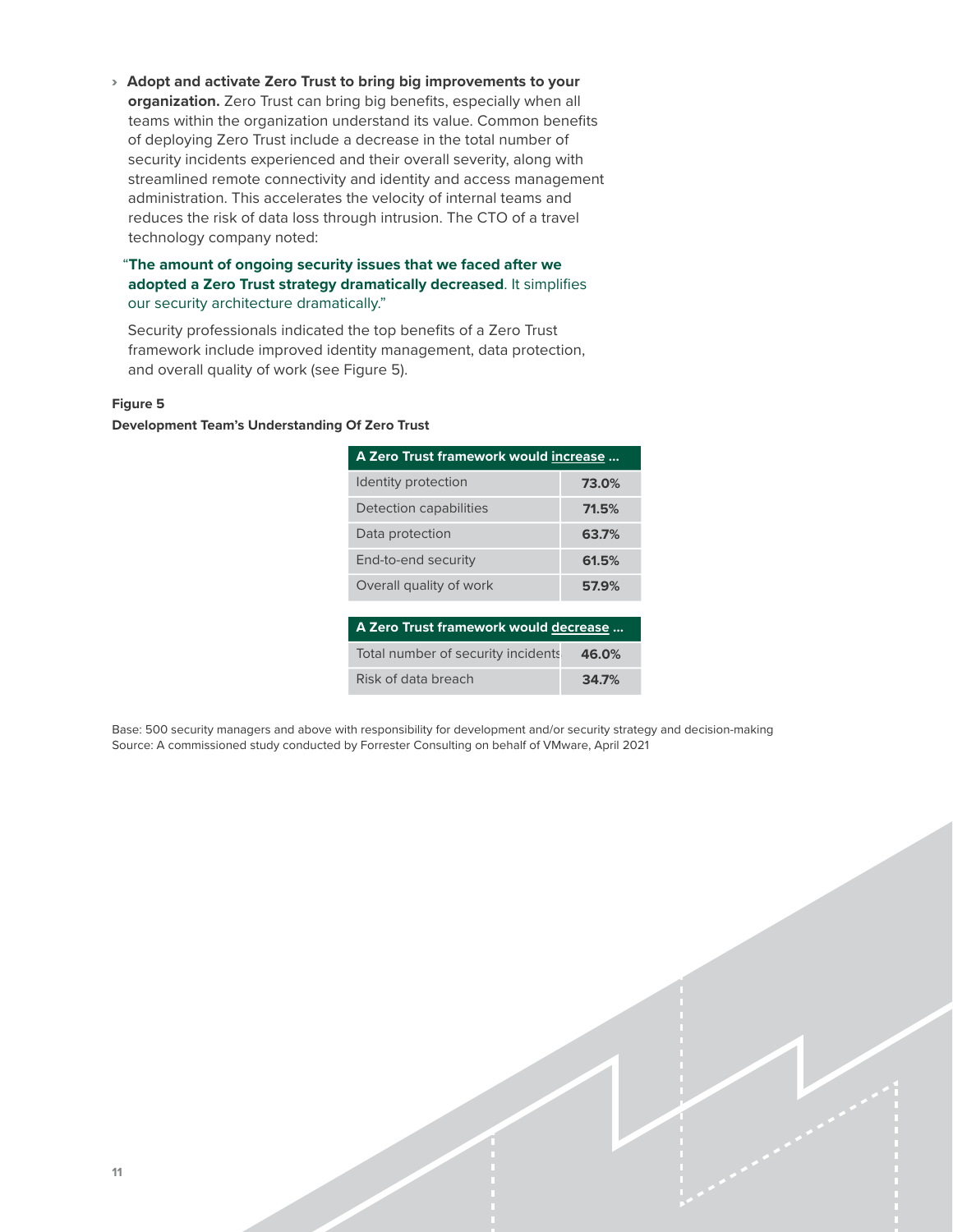### <span id="page-11-0"></span>Recommendation 3: Share KPIs and Increase Communication To Improve Relationships

› **Share KPIs across teams as a starting point for improving relationships.** Over half (58.1%) of respondents indicated it is a critical or high priority to drive collaboration and alignment between the security and development teams, and 72.5% agreed that their senior leadership focuses more on strengthening the relationship between development and security than they did two years ago, but relationships are still strained. In fact, one in three (36.5%) decisionmakers reported their organizations' teams are not effectively collaborating or taking strides to strengthen relationships between security and development teams.

Organizations are aware that the relationships need improvement and that it is an important goal, but they struggle to figure out how as improvement seems stagnant. When senior leadership is hyperfocused on an issue, it is typical for steps to be put in place quickly for the goal to be accomplished. However, contrary to process and technology goals, relationship goals can be difficult to accomplish in a workplace setting. It is clear that the lack of relationship improvement means that many don't even know where to start.

One practical way for teams to begin the process of relationship improvement is to have shared KPIs, such as accelerated release velocity, reduced security incidents, and decreased mean time to patch/update across teams to give a unifying purpose. For example, sharing the KPI of accelerate release velocity pushes security to dive into the world of development, learn the mechanics, and implement security policies that both meet their goals and work with development to not stifle their innovation. Security teams should measure the security of releases in context of release velocity, enabling the development teams to release more secure apps and features at the same speed. Similarly, having a shared KPI of reduced security incidents would cause developers to take security issues more seriously and increase collaboration with the security team.

1 in 3 are not effectively collaborating to strengthen security and development relationships.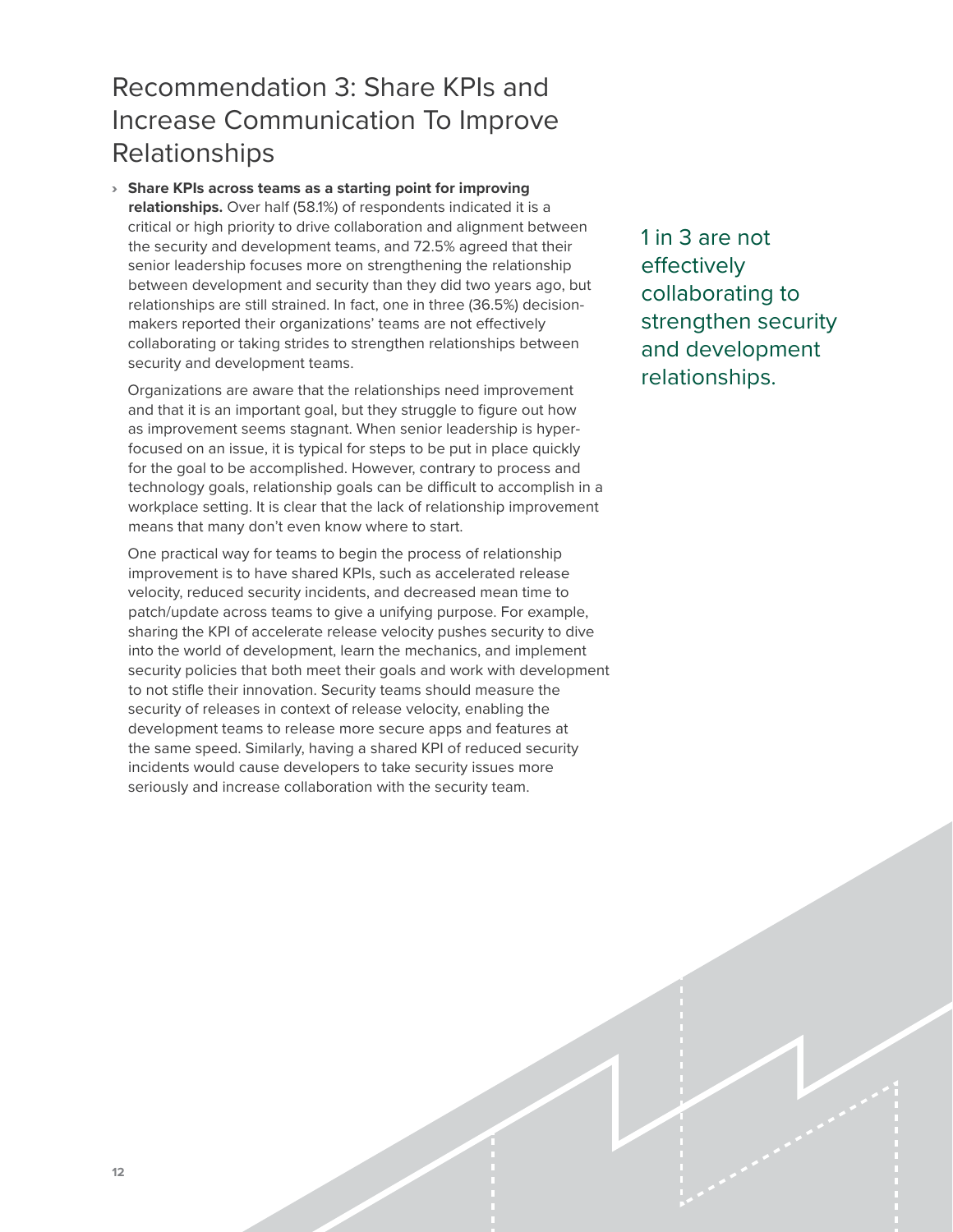› **Focus on enhancing communication to improve relationships.** The lack of communication and lack of clarity among roles has a major impact on collaboration across teams (see Figure 6).

### Full page **Figure 6**

#### **"How do the following gaps impact collaboration across IT, development, and security teams?"**



Base: 498 IT, 500 security, and 477 development managers and above with responsibility for development and/or security strategy and decision-making

Source: A commissioned study conducted by Forrester Consulting on behalf of VMware, April 2021

By communicating priorities and objectives across teams, collaboration can greatly improve through those broken-down silos. Having a security advocate embedded on teams or having a regular standup meeting with key members from each team allows companies to effectively collaborate rather than impede progress. A CTO at a travel technology organization noted:

"I think **our IT, security, and development team relationships are quite the opposite of strained**. My leadership team, which includes our head of security, has a daily standup where we go through the prioritization of product features with infrastructure apps and security apps. **There's complete transparency around the daily issues** that we run into across IT, security, and development.

There is debate on what we can and can't do, but it's done very transparently, and **we make decisions together** on how we prioritize things. We'll have a conversation together and obviously there's tradeoffs between doing everything security wants versus building product features. We're very transparent about the things that we do together. The daily sprint planning or the bi-weekly sprint planning all the way through strategic alignment of our roadmaps across all three groups happens continuously. I think that starts with the top and works its way down to the underlying infrastructure, product engineering, and security teams."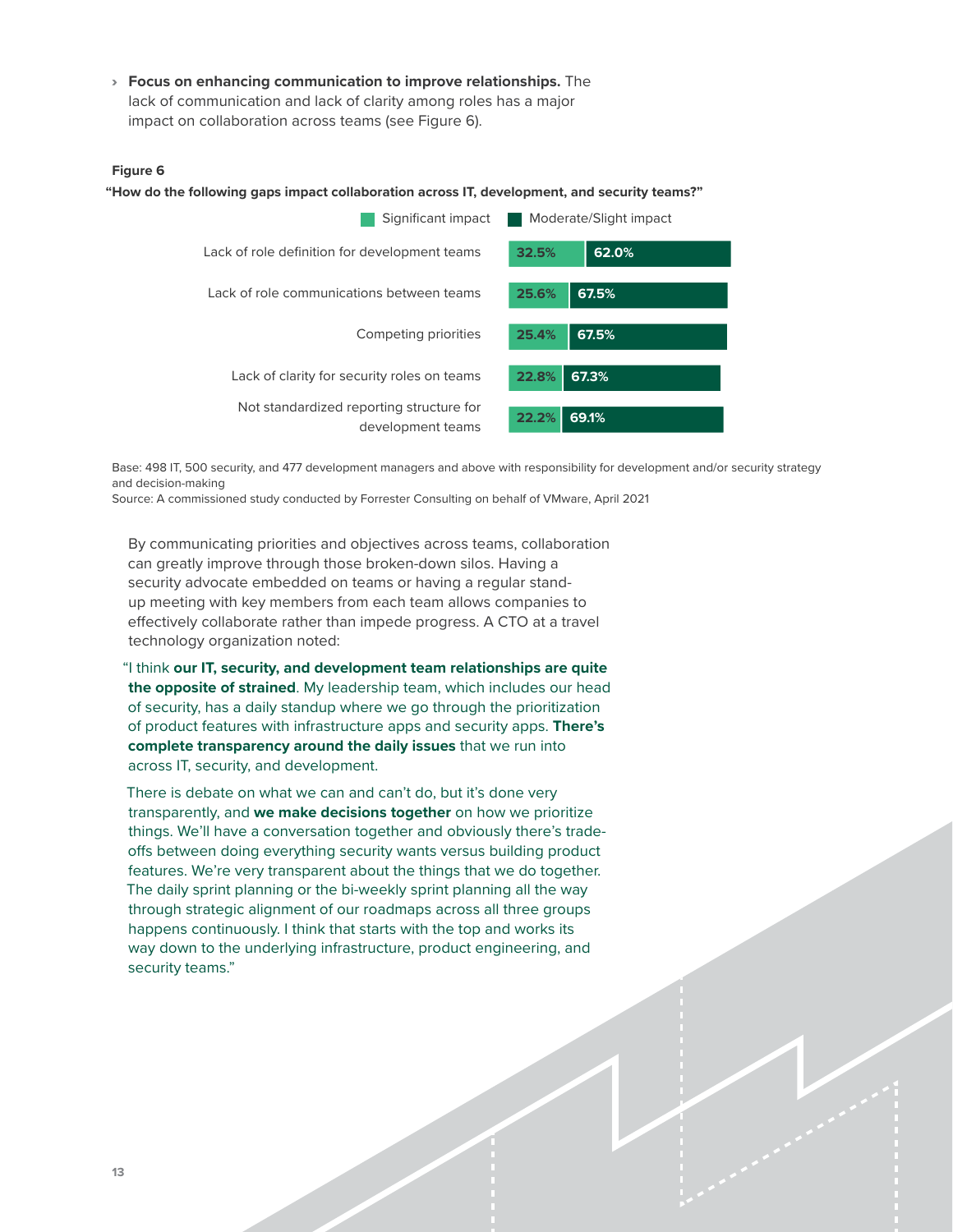› **Improve strained relationships, particularly for VP/below groups.** In an assessment of relationships from 2020 to 2021, it is clear that relationships have only improved slightly and have a long way to go to be positive.<sup>5</sup> The relationship between security and the other teams is particularly strained, especially for the VP/below groups (see Figure 7). This is likely fueled by competing priorities, lack of communication, and lack of role clarity.

#### **Figure 7: Relationships Between VP And Below Groups**



Base: 498 IT, 500 security, and 477 development managers and above with responsibility for development and/or security strategy and decision-making

Source: A commissioned study conducted by Forrester Consulting on behalf of VMware, April 2021

› **Have an education, communication, and collaboration plan to improve trust between teams**. The lack of trust across teams is prevalent, fueling their negative relationships (see Figure 8). However, teams that do have some level of trust indicate that relationships can be improved and trust can be built through education, communication, and collaboration.



Base: 498 IT, 500 security, and 477 development managers and above with responsibility for development and/or security strategy and decision-making

Source: A commissioned study conducted by Forrester Consulting on behalf of VMware, April 2021

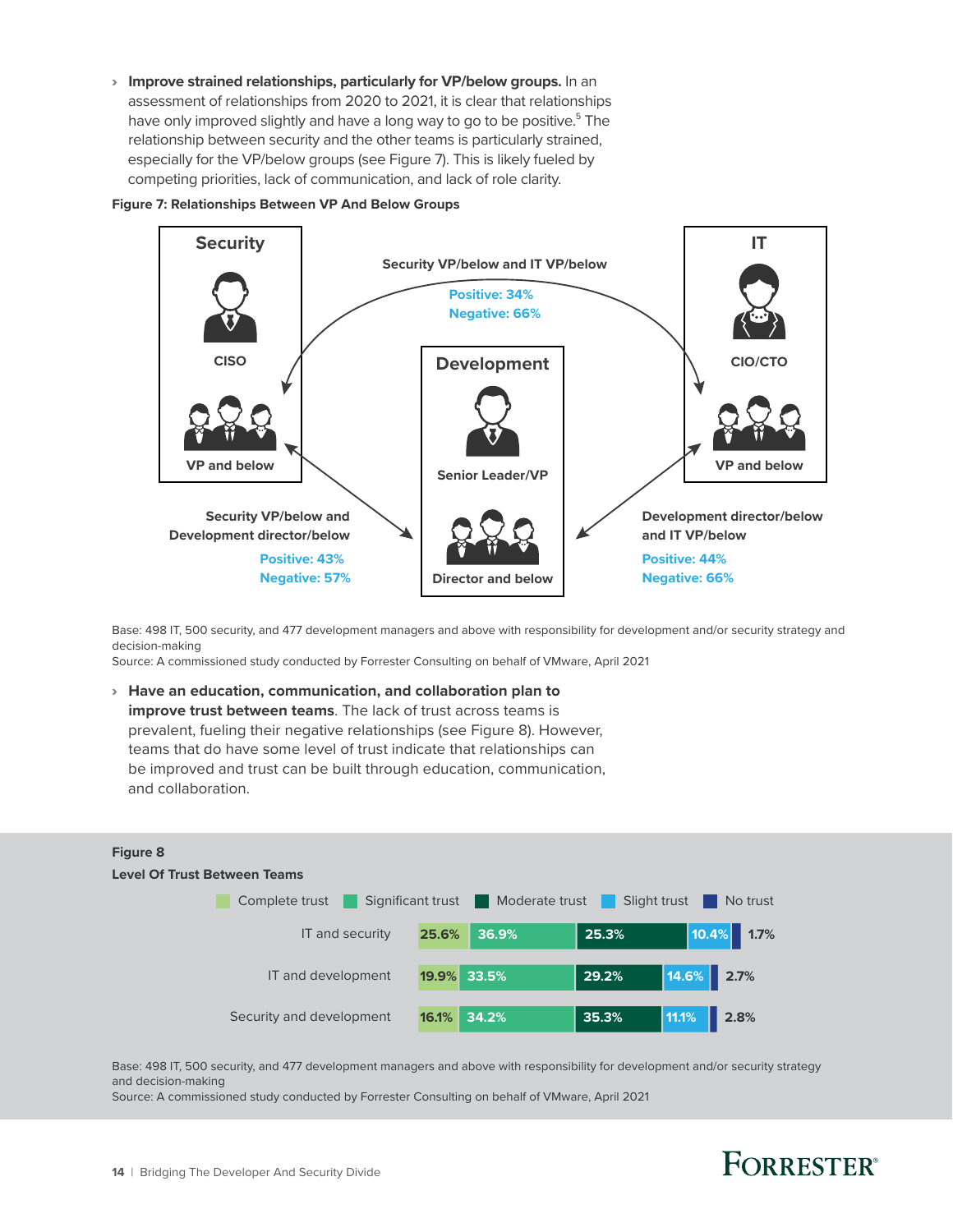Teams with trust indicate that the following statements are true about their team dynamics:

- Security is top of mind (66.7%).
- Proper security education is in place (56.6%).
- Representatives from IT, security, and development teams collaborate in developing strategies that solve for risks and security gaps identified across the enterprise (53.3%).
- Roles and responsibilities across IT, security, and development teams are clearly defined and workflow is established (45.0%).
- Tasks/actions are not micromanaged across IT, security, and development teams (43.8%).

These statements indicate that education, communication, and collaboration are the building blocks of trust across teams. The most important thing to remember is that it is critical to teach security to understand development, not making development understand the language of security. It's not about fault, it's about empathy, culture, and aligning priorities.

Building a network of developer champions is one way this can be accomplished. When building a formal, funded champion program, make sure to identify and train developer security champions, support and reward the champions, and measure success. Forrester notes, "When you can't find direct developer experience, hire a person who empathizes with the role and pressures that developers experience."<sup>6</sup> This empathetic approach helps to bridge the gap between security and development and instills a culture of security.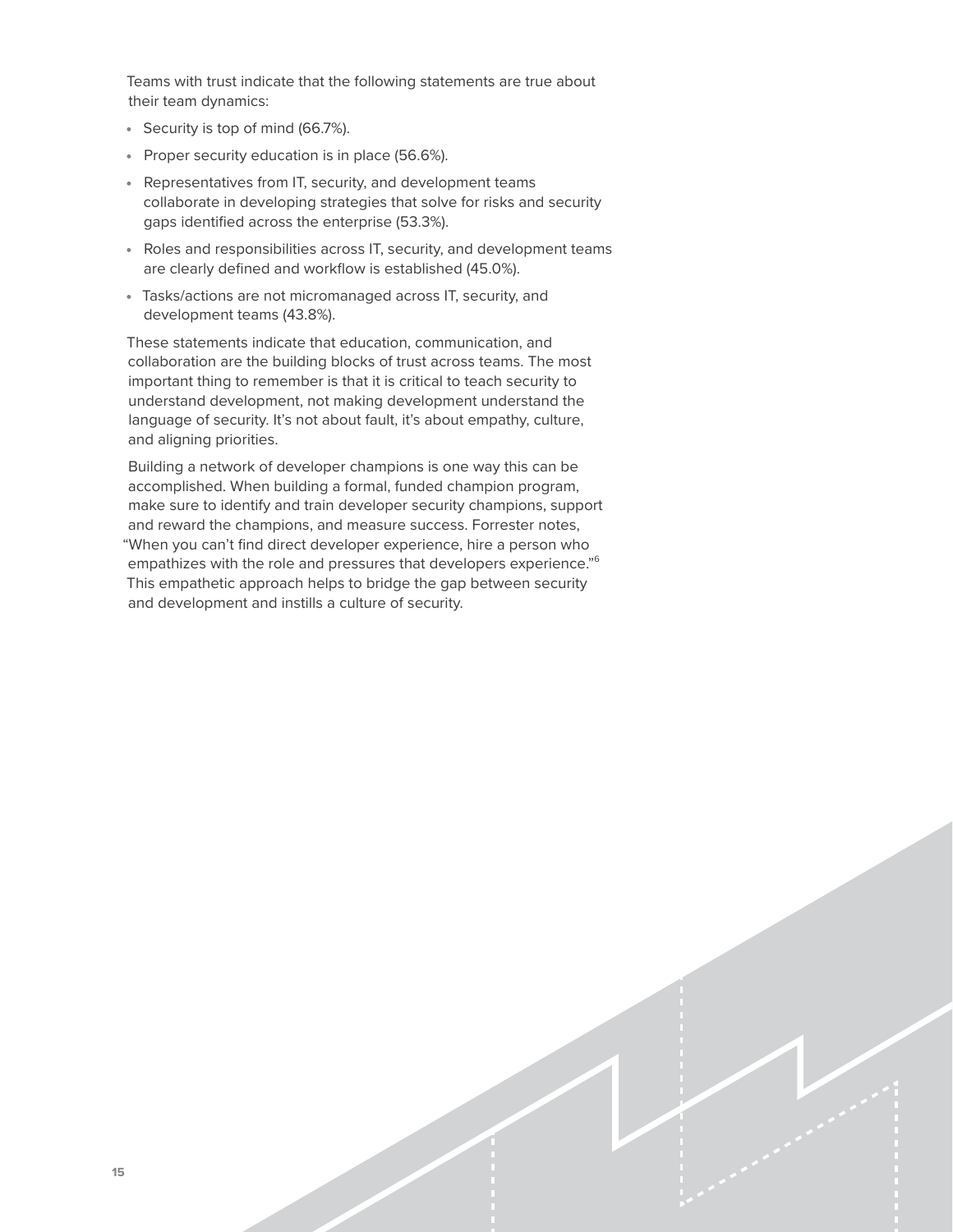### <span id="page-15-0"></span>Recommendation 4: Automate Security To Improve Scalability

- › **Automate security processes to improve scalability.** In general, security teams have a smaller number of employees than IT and development teams, highlighting the need for automation. In this study, the average number of employees on IT teams (97) and development teams (86) far outweighed security teams (59). The VP of DevOps at a Financial Services organization noted:
	- "The number of developers far outweighs the number of people on the security team, at least in organizations that I have been a part of. It makes it harder to have a high level of interaction and even further makes the case for automation on the security team."

Even though it's imperative for the security team to automate to scale to meet the needs of the enterprise, four in five (80.4%) security teams are only moderately focused, slightly focused, or not focused on this at all. Development teams specialize in automation, which is something the security team needs most. The lack of automation can have devastating consequences as the VP of DevOps at a financial services organization noted:

"Our security ticketing system takes way too much time. **It kills productivity and it's not efficient for anyone**. Not only that, but worse. You still have to get the job done somehow. **People take really awful shortcuts** like extending the security of an existing group rather than creating a new one. This is rampant, just to get around the cumbersome and time-consuming system. People do that all the time."

When automating security, it is important to remember that security should be a service. Security should research the development team's requirements, procedures, and vendors to provide them with automated processes that meet their needs. For developers, ease of use is critical to not impede progress. Treating security as a service can help avoid hindering agility with a rollout of policies that don't meet the development teams' needs.

› **Increase employee experience to help retain hard to find talent.** Teams are understaffed across the board: IT (65.9%), security (68.0%), and development (64.2%), and it is very difficult to find development talent in the marketplace (see Figure 9). The inability to find qualified staff highlights the need for increased automation when possible, along with a superb employee experience so that good talent can be acquired and retained.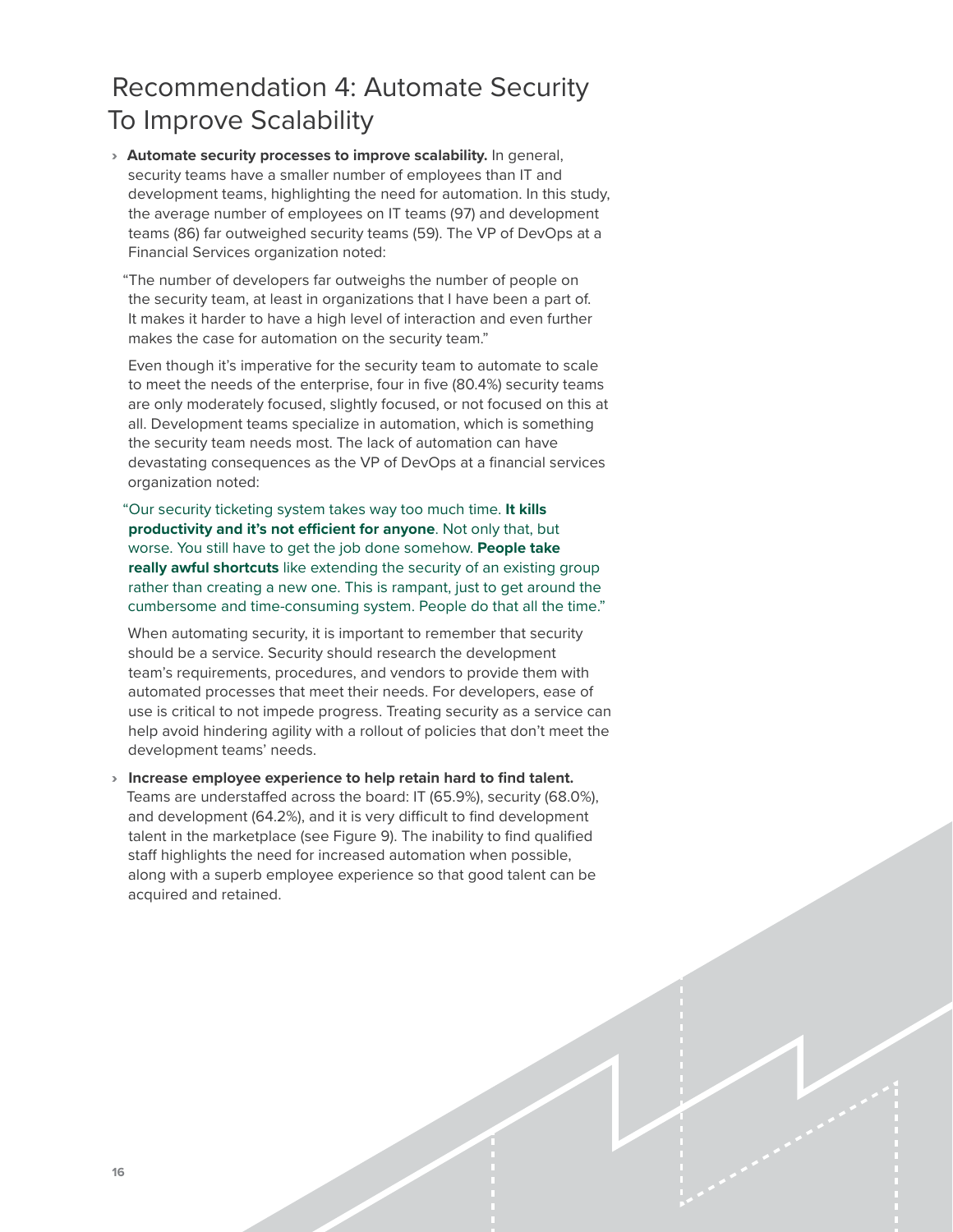**Figure 9 Challenges With Finding Development Talent**



Base: 477 development managers and above with responsibility for development and/or security strategy and decision-making Source: A commissioned study conducted by Forrester Consulting on behalf of VMware, April 2021

#### › **Integrate security systems to bake security into the application**

**lifecycle.** Only one-third of respondents (32.9%) indicated that their organizations' security solutions are mostly or completely integrated with seamless sharing of data between products/tools or integrated with custom or off the shelf APIs. Because security solutions remain unintegrated, the challenges of ensuring security in the cloud and securing workloads/containers are exacerbated. The security team noted that their top 3 challenges are:

- Ensuring security in the cloud (77.2%).
- Securing workloads and containers (67.6%).
- Integrating security in the DevOps cycle (66.8%).

The results of these integration challenges can be detrimental, resulting in increased silos, decreased collaboration, higher risk of security breaches, increased complexity in managing tools, and a lack of agility. Integrated tools allow the proper pipelines to be in place to enable security teams to push critical updates across registries and to build processes. By integrating the tools, updates can be automated across those systems, baking security into the development process. To alleviate these integration challenges, the security team must consider integration as a top criterion when investing in new tools. A CTO at a healthcare organization noted:

"**There are lots of broken relationships across tools**. We have far too many different systems. **Nobody spends a lot of time thinking about pre-integration**. Most people stood things up and then they will postintegrate. That's not a great strategy for how you do get things done."

# **FORRESTER**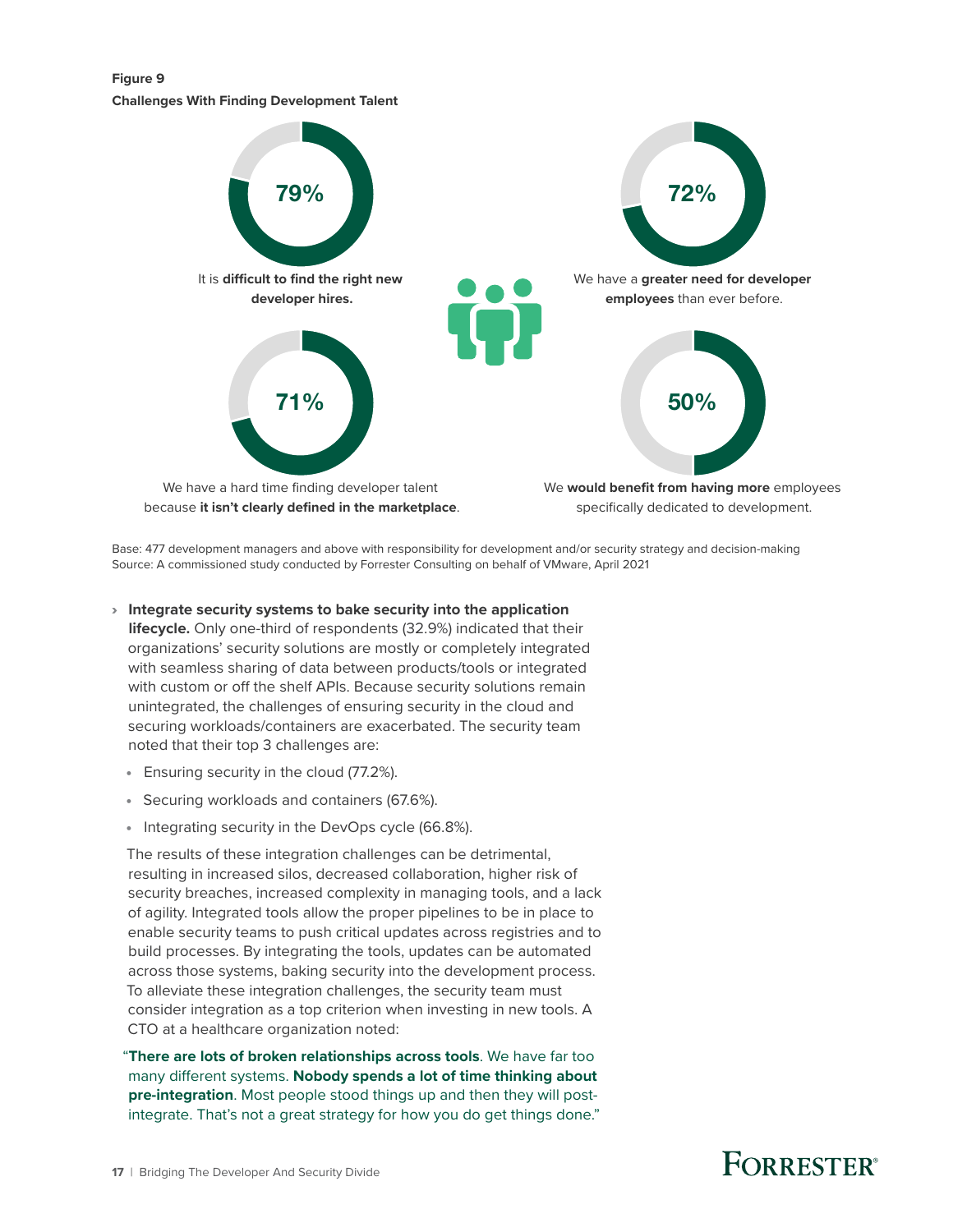## <span id="page-17-0"></span>Conclusion: Support Unification Efforts To Increase Security And Innovation

As companies work to put these four recommendations into action, they are, of course, focused on the future of their organization. These organizations should:

› **Improve relationships to see increased innovation and more secure applications**. The goal of improving relationships brings benefits beyond just the relational aspects. It solves the critical problems that the development and security teams are facing. Yet the relationship and collaboration challenges prove that sometimes the hardest step to take is actually the most needed action. Teams recognized increased collaboration could reduce silos, further secure applications, and increase agility — outcomes teams need the most (see Figure 10). Increased collaboration is the key to unlocking the door to improved security, innovation, and agility — three critical items to both teams.



#### **Figure 10**

**Benefits Of Increased Collaboration Across Teams**

| <b>70.5% Reduced team silos</b>                                  |
|------------------------------------------------------------------|
| 69.9% More secure applications                                   |
| <b>65.7%</b> Increased agility to adopt new workflows/technology |
| <b>64.8%</b> Satisfied/continuous compliance                     |
| <b>58.4%</b> A more integrated DevSecOps process                 |
| <b>56.4%</b> Reduced product/process silos                       |

#### 52.3% A stronger security posture

Base: 498 IT, 500 security, and 477 development managers and above with responsibility for development and/or security strategy and decision-making

Source: A commissioned study conducted by Forrester Consulting on behalf of VMware, April 2021

› **Resolve communication and relationship issues now for security and development teams to prepare for the planned unification in the future.** It is important to take active steps towards collaboration now, because more team unification is on the horizon. In the next two to three years, some companies plan to overcome unification obstacles, have more unified teams, and have security embedded in the development process (see Figure 11).

# **FORRESTER®**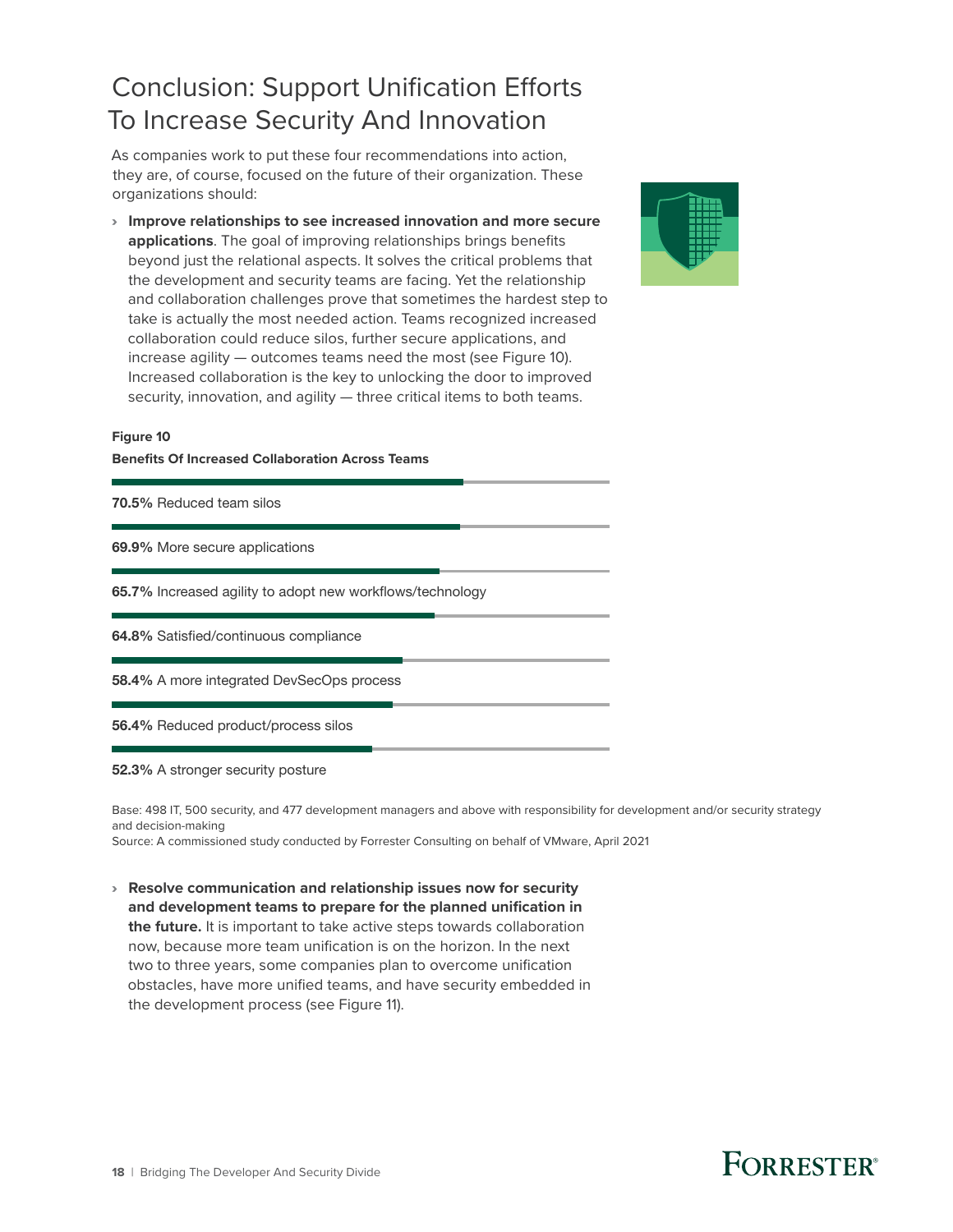**Figure 11 Future State Of Organizations**



processes.

Security and development face obstacles that prevent unification.

Base: 498 IT, 500 security, and 477 development managers and above with responsibility for development and/or security strategy and decision-making

Source: A commissioned study conducted by Forrester Consulting on behalf of VMware, April 2021

By embedding security into development teams and actively collaborating now, this process of team unification will come as a natural transition in the future. When security and development teams collaborate, embed team members, and work towards shared goals, both the security and development teams can better meet their objectives. Increased unification allows the security team to embed security processes into development processes and yield more secure applications. The unification allows developers to increase their innovation and agility by releasing code and applications faster and more securely.

As companies work towards this more unified state, it is more important than ever that they address communication, education, and relationship issues now to unify and collaborate in the future.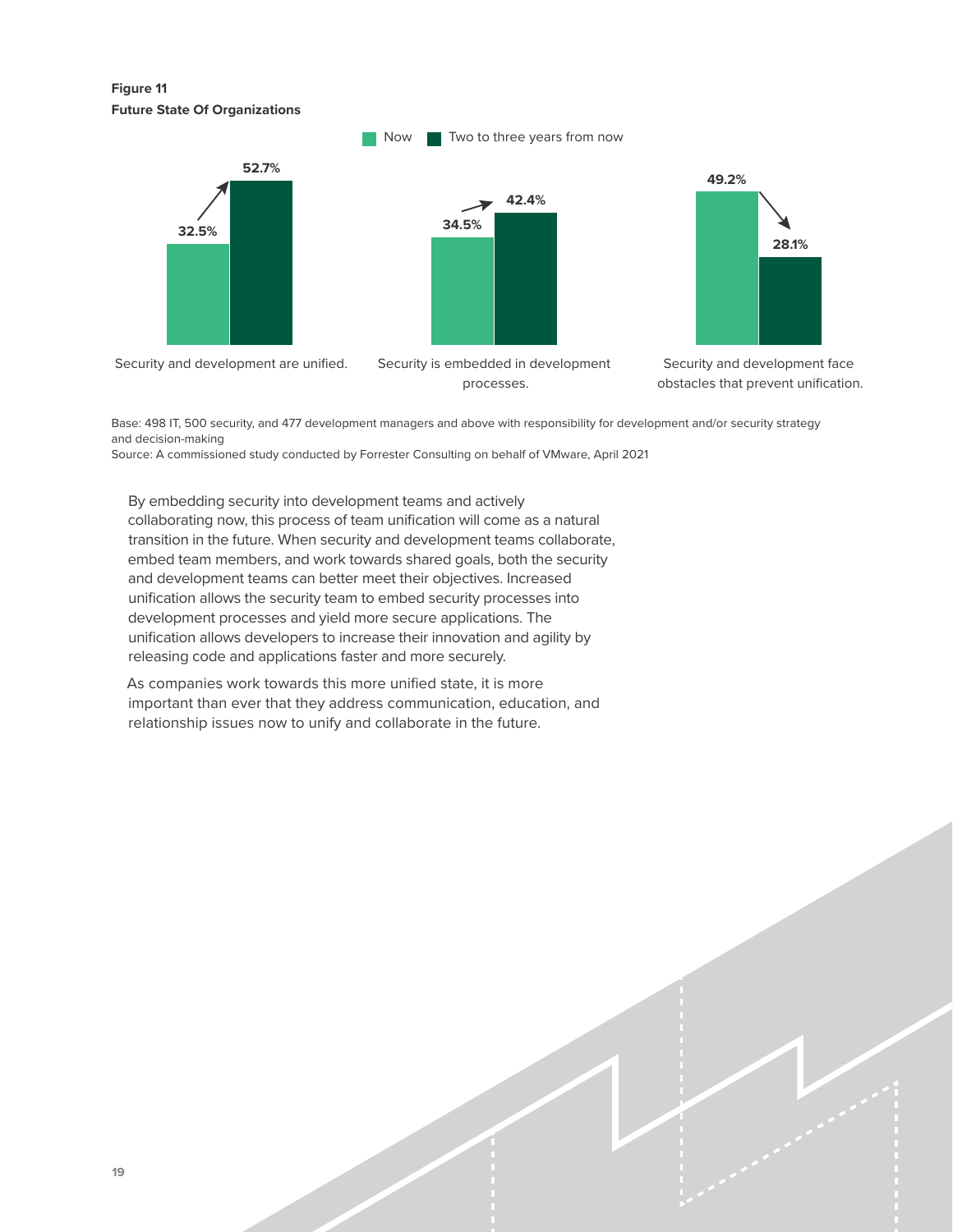## <span id="page-19-0"></span>Appendix A: Methodology

In this study, Forrester surveyed 1,475 IT, security, and development managers and above (including CIOs and CISOs) with responsibility for development or security strategy decision-making. Forrester also conducted five interviews with directors and above in these roles. The purpose of this study was to evaluate the relationships between IT, security, and development teams, understand the role of security within development teams and DevOps pipelines, and explore the impact of Zero Trust frameworks on security teams and during the DevOps cycle. Questions provided to the participants asked about team collaboration, security strategy, and Zero Trust. Respondents were offered a small incentive as a thank-you for time spent on the survey. The study began in March 2021 and was completed in April 2021.



Appendix B: Demographics

Base: 1,475 IT and security managers and above with responsibility for security strategy and decision-making Source: A commissioned study conducted by Forrester Consulting on behalf of VMware, April 2021

# **FORRESTER**